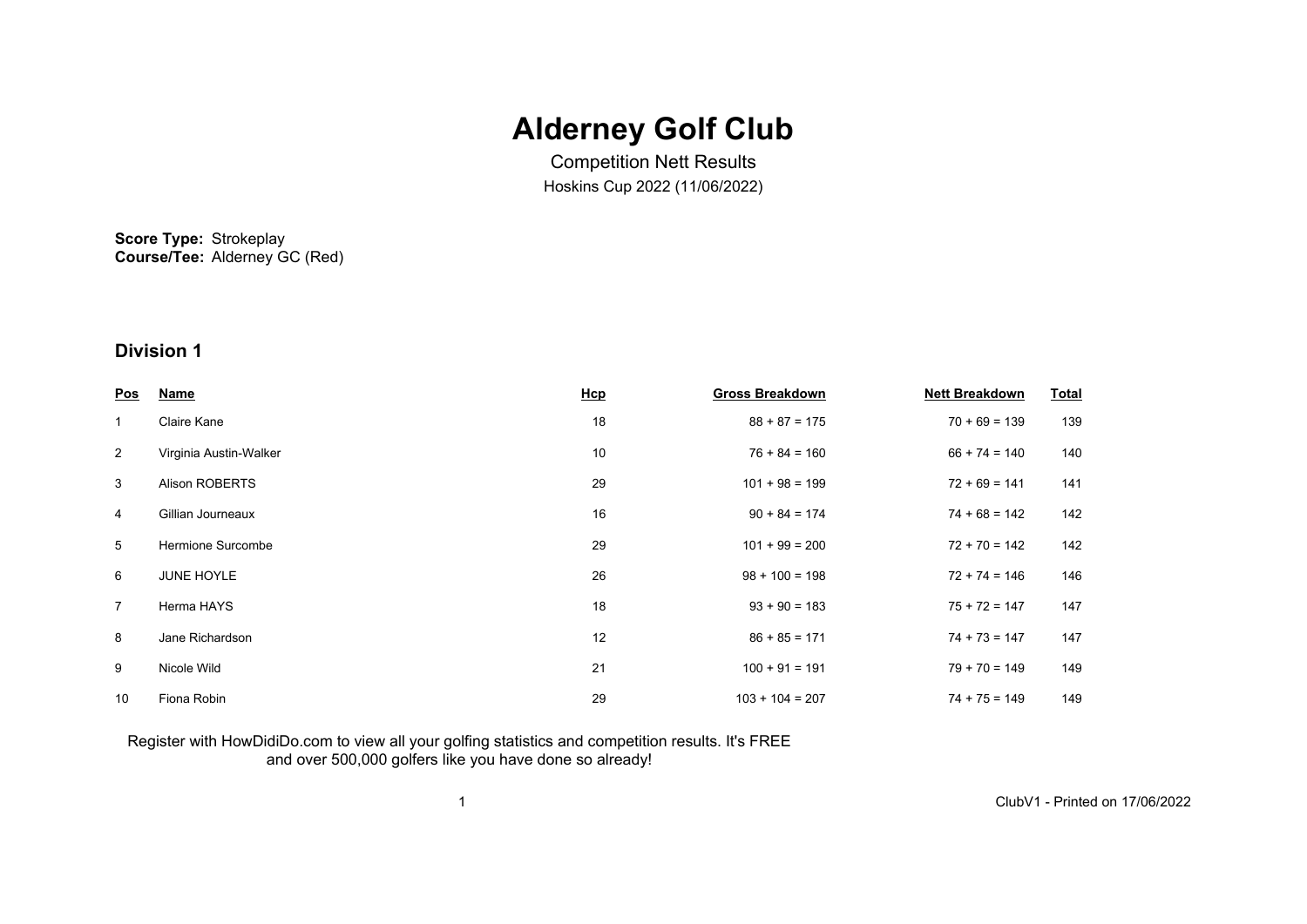## **Division 1**

| <u>Pos</u> | <b>Name</b>                       | Hcp | <b>Gross Breakdown</b> | <b>Nett Breakdown</b> | <b>Total</b> |
|------------|-----------------------------------|-----|------------------------|-----------------------|--------------|
| 11         | Sandy Cronje                      | 27  | $103 + 99 = 202$       | $77 + 73 = 150$       | 150          |
| 12         | Jacqueline Gallienne              | 22  | $93 + 101 = 194$       | $71 + 79 = 150$       | 150          |
| 13         | Jo-Anne Feast                     | 22  | $97 + 98 = 195$        | $75 + 76 = 151$       | 151          |
| 14         | Suki Brocklebank                  | 24  | $102 + 98 = 200$       | $78 + 74 = 152$       | 152          |
| 15         | Patricia Parkin                   | 15  | $94 + 89 = 183$        | $79 + 74 = 153$       | 153          |
| 16         | Ali Brown                         | 13  | $91 + 88 = 179$        | $78 + 75 = 153$       | 153          |
| 17         | Allison Harte                     | 15  | $93 + 90 = 183$        | $78 + 75 = 153$       | 153          |
| 18         | Rosemary Adcock                   | 30  | $107 + 106 = 213$      | $77 + 76 = 153$       | 153          |
| 19         | Sally Bradbury                    | 9   | $89 + 85 = 174$        | $79 + 75 = 154$       | 154          |
| 20         | Sylvia Sirett                     | 29  | $108 + 105 = 213$      | $79 + 76 = 155$       | 155          |
| 21         | Maryanne Rawlings                 | 14  | $92 + 91 = 183$        | $78 + 77 = 155$       | 155          |
| 22         | Yuki Hancock                      | 20  | $97 + 98 = 195$        | $77 + 78 = 155$       | 155          |
| 23         | <b>HILARY</b><br><b>NICHOLSON</b> | 19  | $93 + 100 = 193$       | $74 + 81 = 155$       | 155          |

### Register with HowDidiDo.com to view all your golfing statistics and competition results. It's FREE and over 500,000 golfers like you have done so already!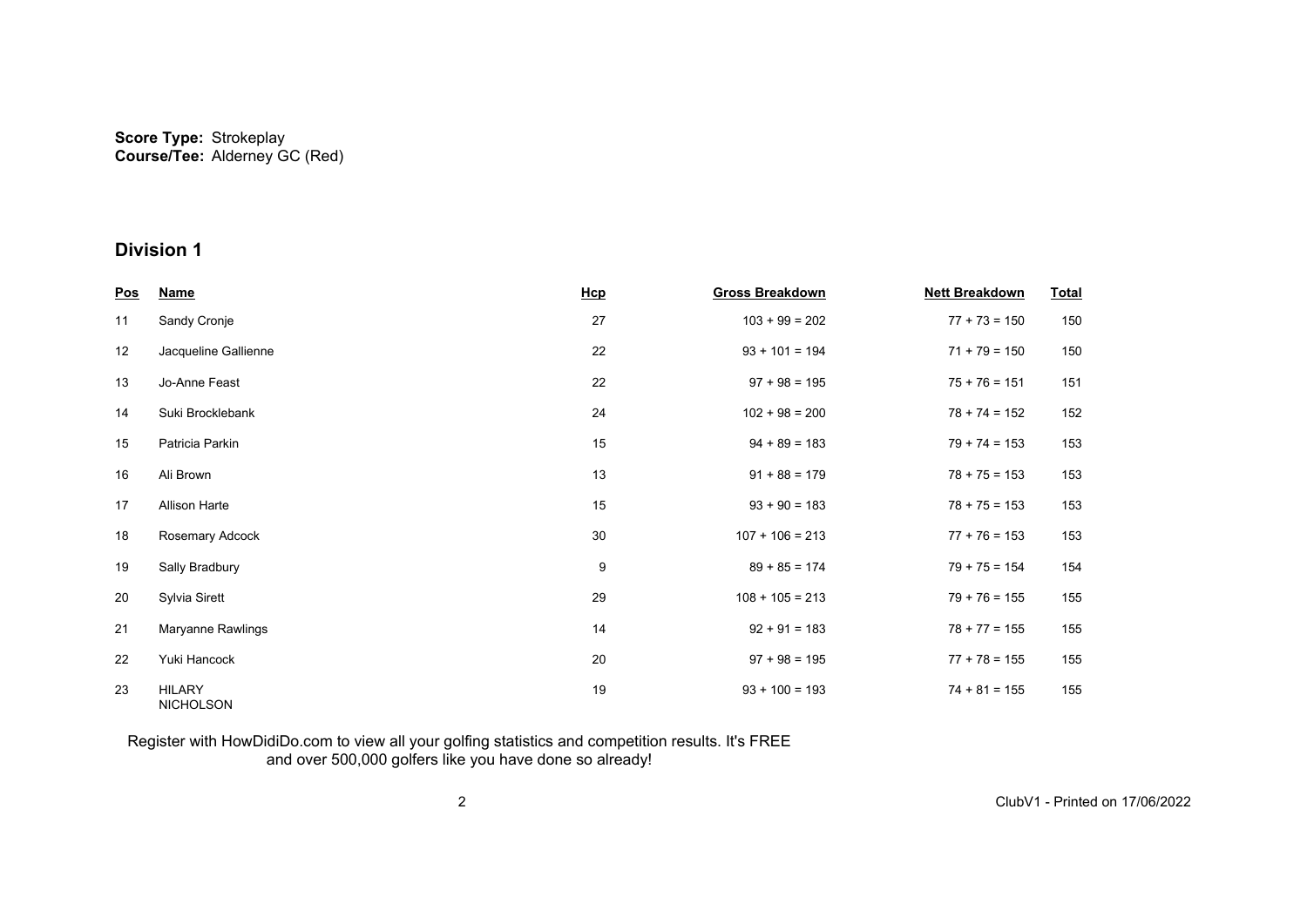# **Division 1**

| <u>Pos</u> | <b>Name</b>        | Hcp            | <b>Gross Breakdown</b> | <b>Nett Breakdown</b> | <b>Total</b> |
|------------|--------------------|----------------|------------------------|-----------------------|--------------|
| 24         | Anita Whitnell     | 16             | $93 + 95 = 188$        | $77 + 79 = 156$       | 156          |
| 25         | Pauline Howarth    | 20             | $98 + 99 = 197$        | $78 + 79 = 157$       | 157          |
| 26         | Jenny Steiner      | 13             | $93 = 93$              | $80 = 80$             | 80           |
| 27         | S Wellfair         | 10             | $90 = 90$              | $80 = 80$             | 80           |
| 28         | A E Webber         | $\overline{7}$ | $87 = 87$              | $80 = 80$             | 80           |
| 29         | Fiona THOMPSON     | 20             | $101 = 101$            | $81 = 81$             | 81           |
| 30         | Carol Allen        | 18             | $99 = 99$              | $81 = 81$             | 81           |
| 31         | Shelley Greenfield | 29             | $111 = 111$            | $82 = 82$             | 82           |
| 32         | Michelle Kerrigan  | 30             | $113 = 113$            | $83 = 83$             | 83           |
| 33         | Rachel Andrews     | 27             | $110 = 110$            | $83 = 83$             | 83           |
| 34         | Terena Biddulph    | 16             | $100 = 100$            | $84 = 84$             | 84           |
| 35         | K M Chivers        | 22             | $105 = 105$            | $85 = 85$             | 85           |
| 36         | Karen Kalman       | 22             | $107 = 107$            | $85 = 85$             | 85           |

### Register with HowDidiDo.com to view all your golfing statistics and competition results. It's FREE and over 500,000 golfers like you have done so already!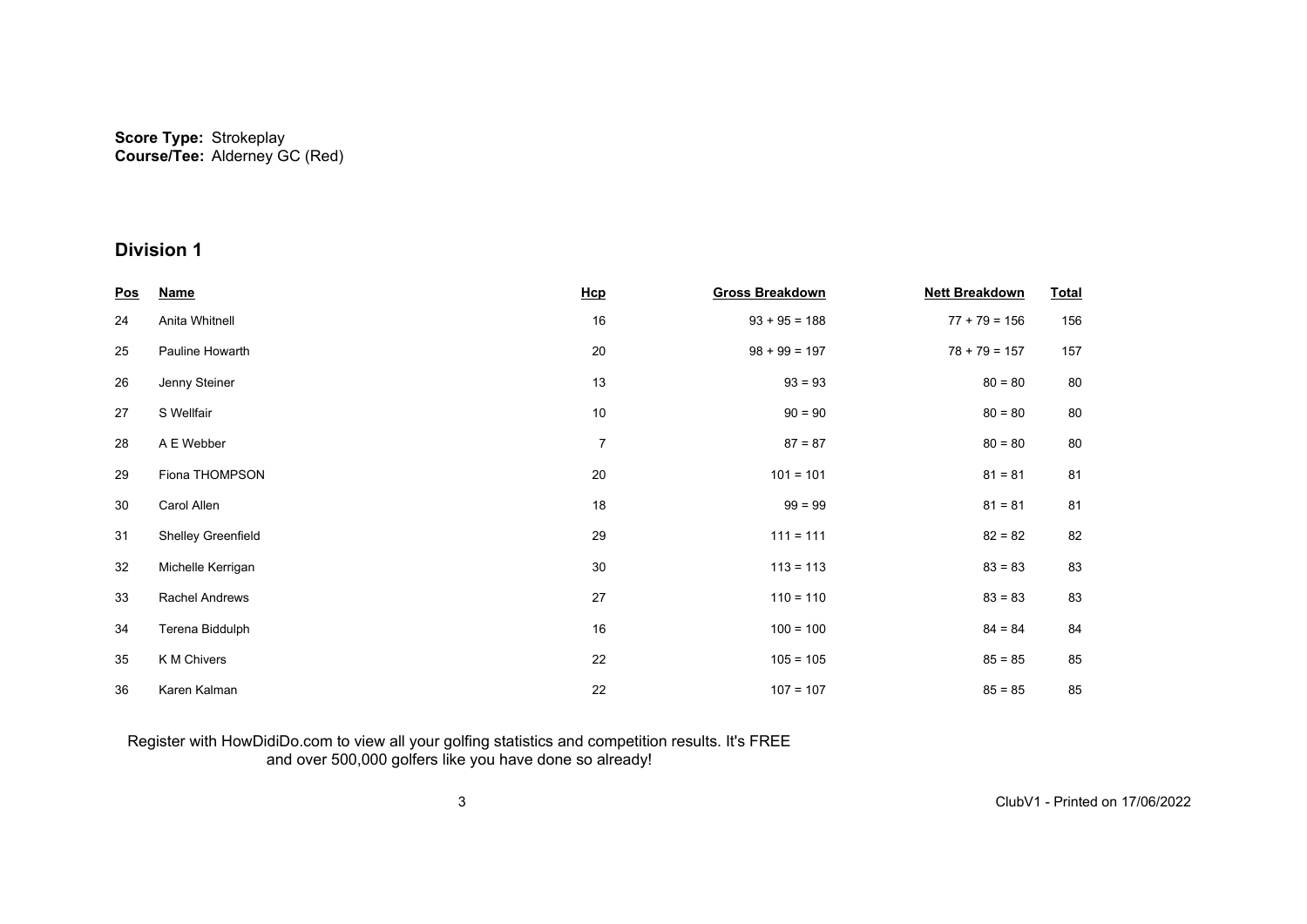# **Division 1**

| <u>Pos</u> | <b>Name</b>         | Hcp | <b>Gross Breakdown</b> | <b>Nett Breakdown</b> | <b>Total</b> |
|------------|---------------------|-----|------------------------|-----------------------|--------------|
| 37         | Carol Duncan        | 28  | $113 = 113$            | $85 = 85$             | 85           |
| 38         | Sandra Padfield     | 14  | $100 = 100$            | $86 = 86$             | 86           |
| 39         | <b>Becky Butler</b> | 24  | $111 = 111$            | $87 = 87$             | 87           |
| 40         | Gaynor Bruce        | 19  | $107 = 107$            | $88 = 88$             | 88           |
| 41         | Jane Boughton-Leigh | 24  | $115 = 115$            | $91 = 91$             | 91           |
| 42         | Caroline Davey      | 29  | $129 = 129$            | $100 = 100$           | 100          |
| 43         | Bobbie Odoli        | 17  | $94 + NR = NR$         | $77 + NR = NR$        | <b>NR</b>    |
| 44         | Annette Cook        | 30  | $NR = NR$              | $NR = NR$             | <b>NR</b>    |

Register with HowDidiDo.com to view all your golfing statistics and competition results. It's FREE and over 500,000 golfers like you have done so already!